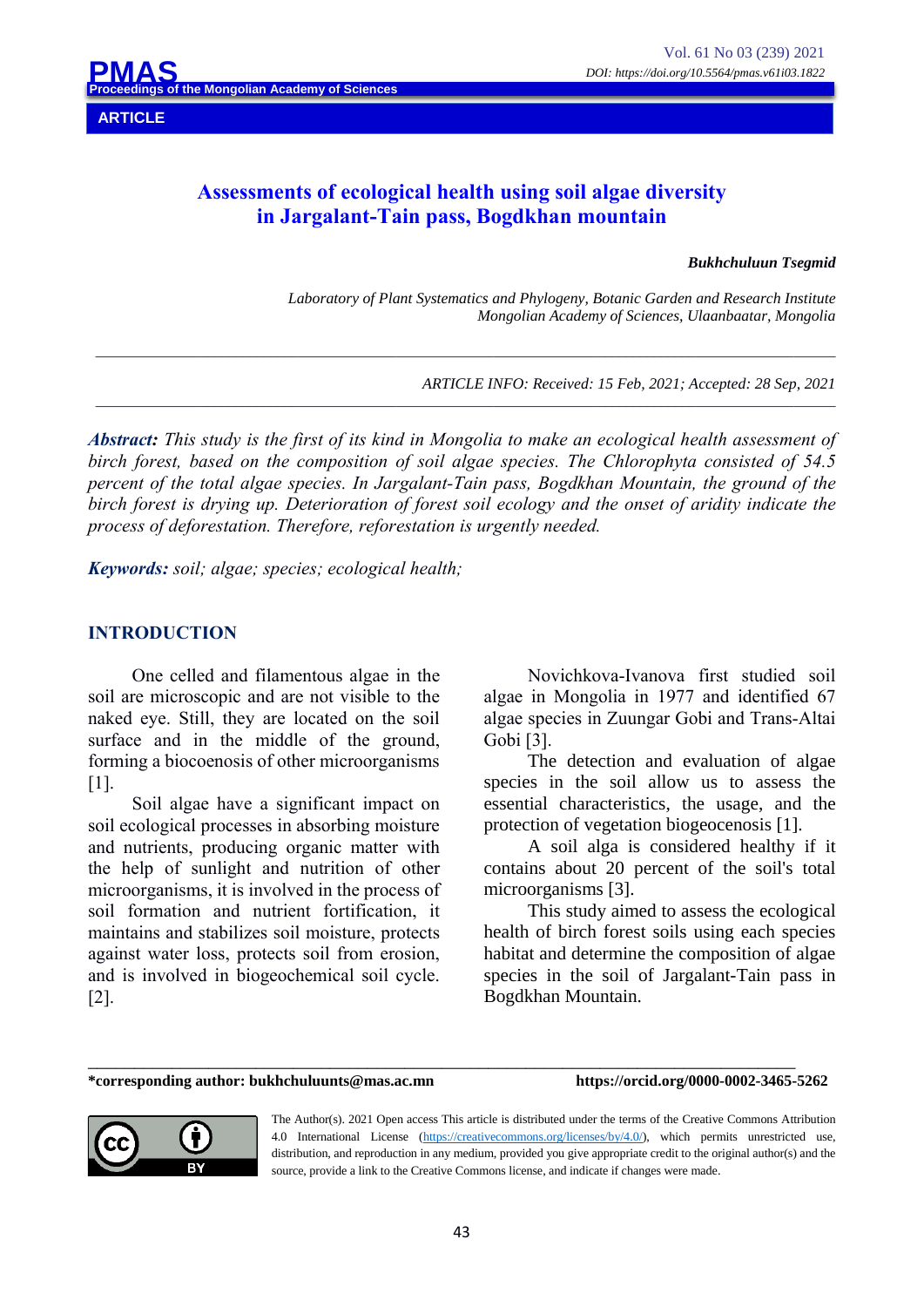#### **MATERIALS AND METHODS**

The general methodology of algae collection was used in the study in a specific research area. It is considered that no tools are needed to study the elements of large pools.

Soil algae, like other algae, are rarely agglomerated. Therefore, an algae sample is taken from the soil and grown in a nutrient medium to prepare a culture to detect algae species. For this purpose, a 2 cm deep, 5 cm long, and 50 cm3 wide piece was taken from the topsoil, stored in a sealed bag, and addressed to the laboratory. The soil vegetation communities, where the samples were collected, were recorded to identify plant species and reflective cover per m2. A total of 6 samples of moist moss (Table 1) were collected from the soil surface and the base soil to a depth of 2 cm.

|                 | rwore 1: Swirpres |               |                              |                             |  |  |  |  |
|-----------------|-------------------|---------------|------------------------------|-----------------------------|--|--|--|--|
|                 | <b>Samples</b>    | Location      | <b>Vegetation</b><br>cover % | <b>Vegetation community</b> |  |  |  |  |
| $\mathbf{1}$    | Soil              | N47°47' 46.9" | Litter-15                    | Forb-sedge shrub            |  |  |  |  |
| 2               | Moist moss        | E106°48'19.2" | Bare-5                       |                             |  |  |  |  |
|                 |                   | 1538м         | Rock-0                       |                             |  |  |  |  |
|                 |                   |               | Canopy-80                    |                             |  |  |  |  |
| $\mathfrak{Z}$  | Soil              | N 47°47'43.0" | Litter-20                    | Forb-shrub                  |  |  |  |  |
| $\overline{4}$  | Moist moss        | E 106°48'9.8" | Bare-5                       |                             |  |  |  |  |
|                 |                   | 1566м         | Rock-0                       |                             |  |  |  |  |
|                 |                   |               | Canopy-75                    |                             |  |  |  |  |
| $5\overline{)}$ | Soil              | N 47°47'36.9" | Litter-15                    | Birch forest with mosses    |  |  |  |  |
| 6               | Moist moss        | E106°48'15.4" | Bare-5                       |                             |  |  |  |  |
|                 |                   | 1615м         | Rock-3                       |                             |  |  |  |  |
|                 |                   |               | Canopy-77                    |                             |  |  |  |  |

*Table 1. Samples*

The algae sample material was to the laboratory, the soil was placed in a clean glass container, 30 per cent saline solution was added to a 80-100 per cent moisture, the container was covered with a clean glass and kept at a plus room temperature. A few drops of the preparation was taken using filter paper and placed under a microscope to determine algae species on a scale of 1 to 6. Algae growth was decided at the species level by injecting 10 ml of filtrate into the prepared medium of Bold and 60 ml of each match medium into a 100 ml flask [4].

The size of the algae is vital in determining its external properties, as it is impossible to determine such properties it without any measurement. Therefore, an alley with a measuring line was used to measure the algae under a microscope. In order to determine the eyepiece micrometers partition size, a measuring eyepiece was placed in the microscope tube and the object micrometer was set on the shelf. The object micrometer is 1 mm measuring tube is equal to the algae at a given magnification, it is necessary to determine the correspondence between the eyepiece line and the line of the object micrometer. For example, if ten lines on an eyepiece micrometer correspond to 5 lines on an object micrometer (i.e. 0.05 mm), then one line on the eyepiece measuring line is  $0.05 / 10 = 0.005$  mm = 5 µm. Various chemical reagents are used to identify algae, such as KOH, Lugol solution, chlorinezinc-iodine, gentianviolite, and clump. Algae cells are stained with 5 percent KOH. Lugol solution is used to detect algae sticks, particles, and starch granules, which is prepared by adding 1 g of iodine and 2 g of KJ to 300  $\text{cm}^3$ of water. The cellulose (fiber) coating turns pink when chlorine-zinc-iodine solution stains algae cells. To prepare the solution, heat 8.5 cm3 of water, dissolve 20 g of ZnCe2, let it stand, and add 3 g of KJ and 1.5 g of J to 60 cm<sup>3</sup> of water. Store the solution in a dark glass

long and divided into 100 sections, each 0.01 mm. In order to find out if the line of the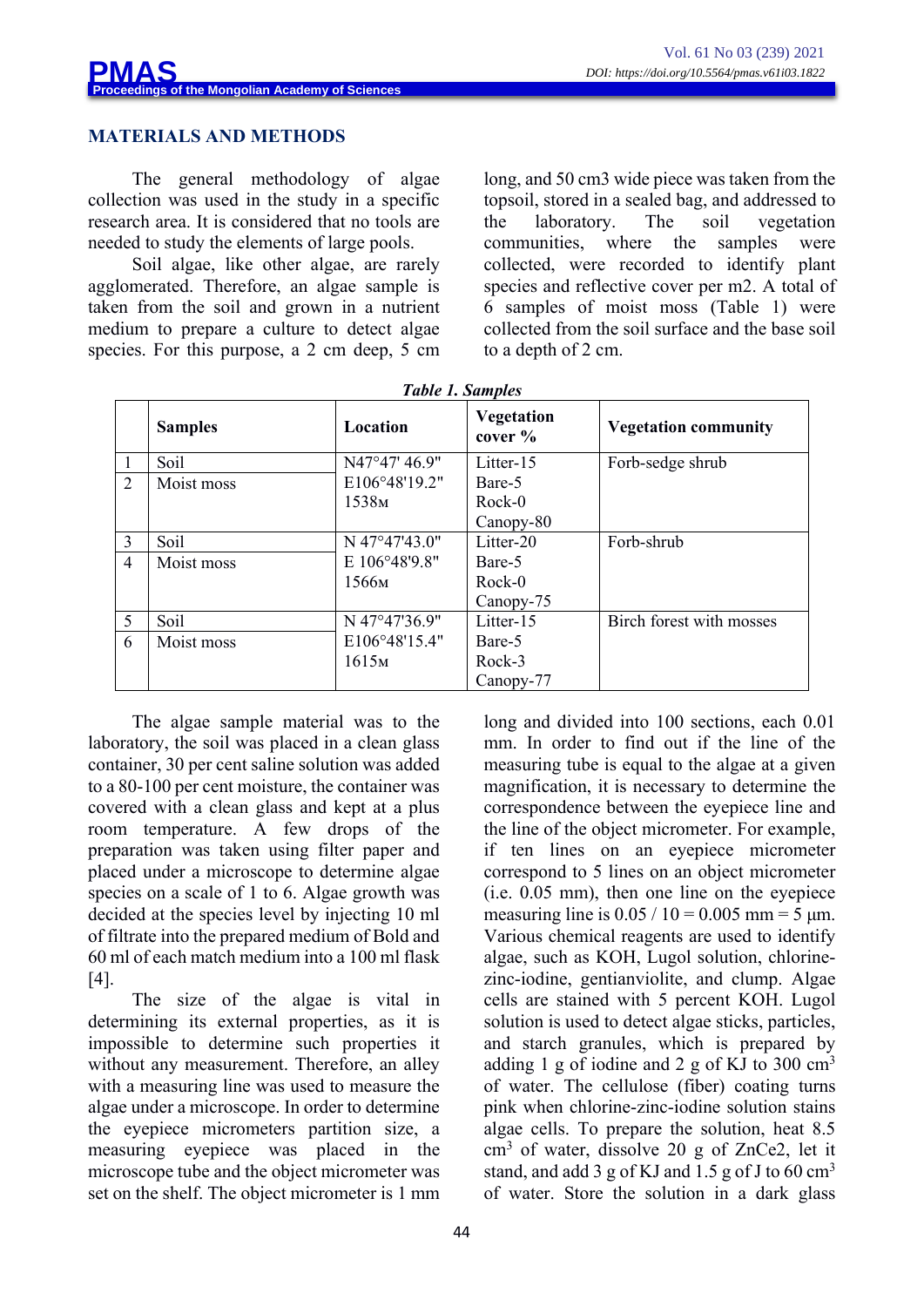u1093, protected from light. Gentsioviolite solution is used to stain algae nuclei, stalks, saliva and to detect chromatophores' shape. Diluted solutions are also widely used to clarify algae mucilaginous.

### **RESULTS AND DISCUSSION**

**PMAS**

A total of 11 algae species were recorded in the soil of the birch forest. There are one species of Cyanophyta, three species of ochrophyta, six species of green algae (Chlorophyta), and one species of charophyte. Following species were identified:

1. **Botrydiopsis arhiza** Borz<sub>M</sub> 1895: 70.

Ulaanbaatar: Khan-uul district, Bogdkhan mountain, Tain pass (N47°47' 46.9", E106°48'19.2"; 1538m) Dark brown soil with forb-shrubs of mountain steppe. №UBA-5930. 28.08.2020. Bukhchuluun Ts.

2. *Bracteacoccus minor* (Schmidle ex Chodat) Petrov<sub>6</sub> 1931:221.

Ulaanbaatar: Khan-uul district, Bogdkhan mountain, Tain pass (N47°47' 46.9", E106°48'19.2"; 1538m) Dark brown soil in mountain steppe forb-sedge-shrub communities. №UBA-5930 28.08.2020. Bukhchuluun Ts.

3. *Chlamydomonas elliptica* Korshikov in Pascher 1927: 265.

Ulaanbaatar: Khan-uul district, Bogdkhan mountain, Tain pass (N47°47' 36.9", E106°48'15.4"; 1615m) Mountain light moss birch forest dark soil. №UBA-5934 28.08.2020. Bukhchuluun Ts.

4. *Chlorococcum infusionum* (Schrank) Meneghini 1842: 27.

Ulaanbaatar: Khan-uul district, Bogdkhan mountain, Tain pass (N 47°47'43.0", E 106°48'9.8" 1566m) Dark brown soil in mountain steppe forb-sedge-shrub communities. №UBA-5932. 28.08.2020. Bukhchuluun Ts.

5. **Klebsormidium flaccidum** (Kbtzing) P.C.Silva, K.R.Mattox & W.H.Blackwell 1972: 643.

Ulaanbaatar: Khan-uul district, Bogdkhan mountain, Tain pass (N47°47' 46.9",

The immersion oil droplet base was determined at 1000 magnification under a microscope  $[5, 6, 7, 8]$  to the species level, assessing birch forest ecological health using the life form of soil algae [3].

E106°48'19.2"; 1538m) Moss soils with forbshrub in mountain steppe. №UBA-5931. 28.08.2020. Bukhchuluun Ts.

6. *Leptolyngbya foveolarum* (Gomont) Anagnostidis & Komórek 1988: 391.

Ulaanbaatar: Khan-uul district, Bogdkhan mountain, Tain pass (N 47°47'43.0", E 106°48'9.8" 1566m) Moss soils with forbshrub in mountain steppe c. No UBA-5933. 28.08.2020. Bukhchuluun Ts.

7. *Leptosira polychloris* Reisigl 1964: 481.

Ulaanbaatar: Khan-uul district, Bogdkhan mountain, Tain pass (N47°47' 46.9", E106°48'19.2"; 1538m) Dark brown soil in mountain steppe forb-sedge-shrub communities. №UBA-5930. 28.08.2020. Bukhchuluun Ts.

8. *Microspora tumidula* Hazen 1902: 177.

Ulaanbaatar: Khan-uul district, Bogdkhan mountain, Tain pass (N47°47' 46.9", E106°48'19.2"; 1538m) Dark brown soil in mountain steppe forb-sedge-shrub communities. №UBA-5930. 28.08.2020. Bukhchuluun Ts.

9. *Pleurochloris commutata* Pascher 1925: 46. Ulaanbaatar: Khan-uul district, Bogdkhan mountain, Tain pass (N 47°47'36.9", E106°48'15.4" 1615m) Dark brown soil with light brown moss in birch forest. №UBA-5935. 28.08.2020. Bukhchuluun Ts.

10. Sphaerosorus sp

11. *Stichococcus bacillaris* Nägeli 1849: 76.

Ulaanbaatar: Khan-uul district, Bogdkhan mountain, Tain pass (N 47°47'36.9", E106°48'15.4" 1615m) Dark brown soil with light brown moss birch forest. №UBA-5935. 28.08.2020. Bukhchuluun Ts.

The following Table 2 lists the species composition in detail for each taxon.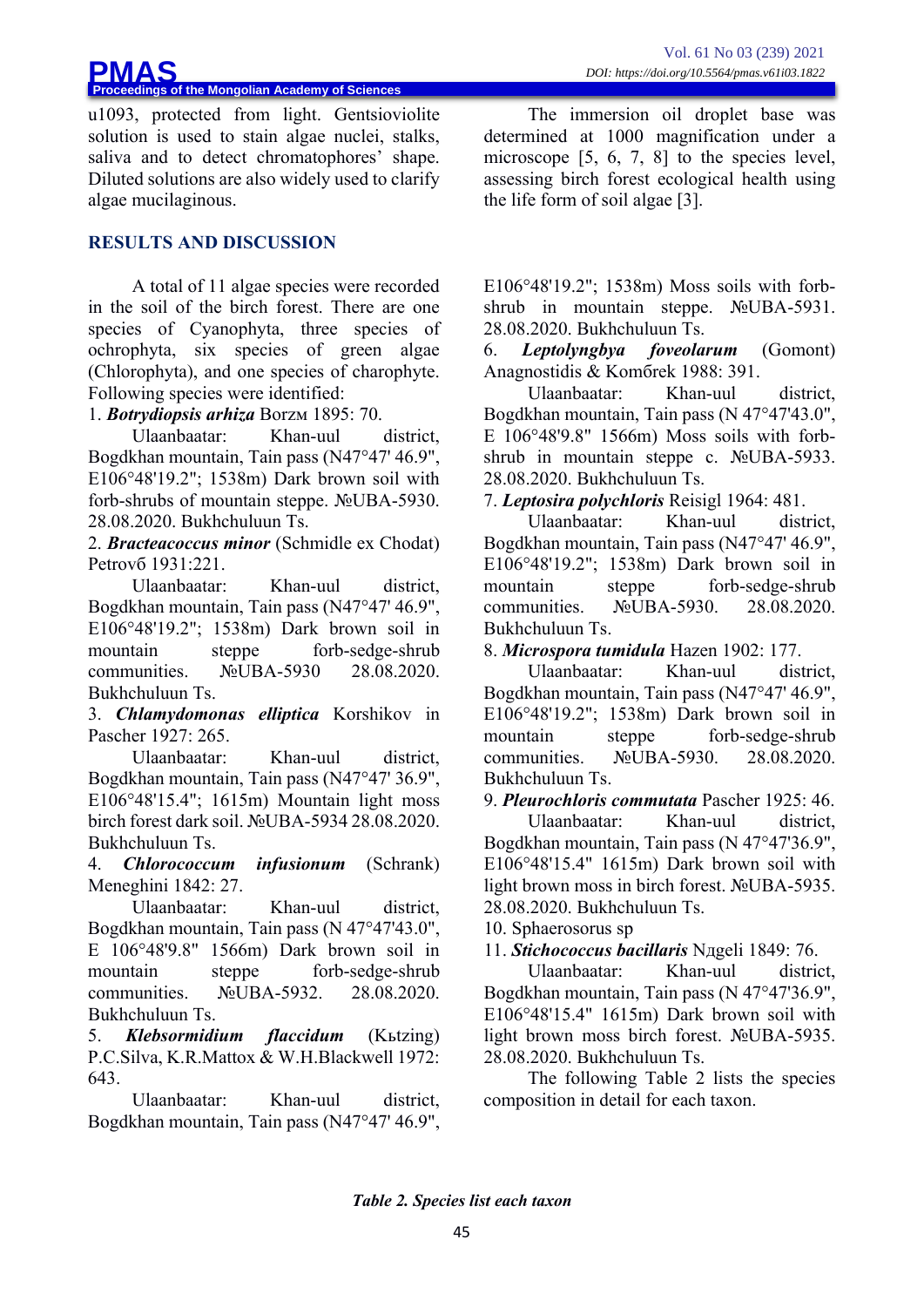**Propolian Academy of Sciences PMAS**

| Phylum      | <b>Class</b>        | Order                 | Family             | <b>Species</b>          |
|-------------|---------------------|-----------------------|--------------------|-------------------------|
| Cyanophyta  | Cyanophyceae        | Synechococcales       | Leptolyngbyaceae   | Leptolyngbya foveolarum |
| Ochrophyta  | Xanthophyceae       | Mischococcales        | Botrydiopsidaceae  | Botrydiopsis arhiza     |
| Ochrophyta  | Xanthophyceae       | Mischococcales        | Pleurochloridaceae | Pleurochloris commutata |
| Ochrophyta  | Xanthophyceae       | Mischococcales        | Botryochloridaceae | Sphaerosorus sp         |
| Chlorophyta | Chlorophyceae       | Chlamydomonadales     | Chlorococcaceae    | Chlorococcum infusionum |
| Chlorophyta | Chlorophyceae       | Chlamydomonadales     | Chlamydomonadaceae | Chlamydomonas elliptica |
| Chlorophyta | Chlorophyceae       | Sphaeropleales        | Microsporaceae     | Microspora tumidula     |
| Chlorophyta | Chlorophyceae       | Sphaeropleales        | Bracteacoccaceae   | Bractaecoccus minor     |
| Chlorophyta | Trebouxiophyceae    | Prasiolales           | Stichococcaceae    | Stichococcus bacillaris |
| Chlorophyta | Trebouxiophyceae    | Trebouxiophyceae ordo | Trebouxiophyceae   | Leptosira polychloris   |
|             |                     | incertae sedis        | incertae sedis     |                         |
| Charophyta  | Klebsormidiophyceae | Klebsormidiales       | Klebsormidiaceae   | Klebsormidium flaccidum |

The algae life form is also listed.

|  | Table 3. Life form of soil algae |  |  |
|--|----------------------------------|--|--|
|--|----------------------------------|--|--|

| Algae life form<br>in the soil | Species list                                                                 |  |
|--------------------------------|------------------------------------------------------------------------------|--|
|                                | Chlamydomonas elliptica                                                      |  |
| Ch                             | Botrydiopsis arhiza, Chlorococcum infusionum, Bractaecoccus minor, Leptosira |  |
|                                | polychloris                                                                  |  |
| H                              | Microspora tumidula, Klebsormidium flaccidum                                 |  |
|                                | Stichococcus bacillaris, Pleurochloris sp, Sphaerosorus sp                   |  |
| P                              | Leptolyngbya foveolarum                                                      |  |

The life forms are p-1, ch-4, x-3, c-1, and h-2. 36.3 per cent of the species are ch or singlecelled, colonies and soil-surface. 27 per cent are one-celled algae species that live in the middle of the soil. Some alga species are attached as a representation of algae life. Microscope magnification is at 1200.





*Leptolyngbya foveolarum Chlorococcum infusionum Klebsormidium flaccidum*





*Figure 1. Dominant species image*



*Leptosira polychloris Stichococcus bacillaris Chlamydomonas elliptica*



Surface algae three species occur at an altitude of 1538 m and one species at an altitude of 1566 m, while species living in the middle part of the soil occur at 1615 m. Some results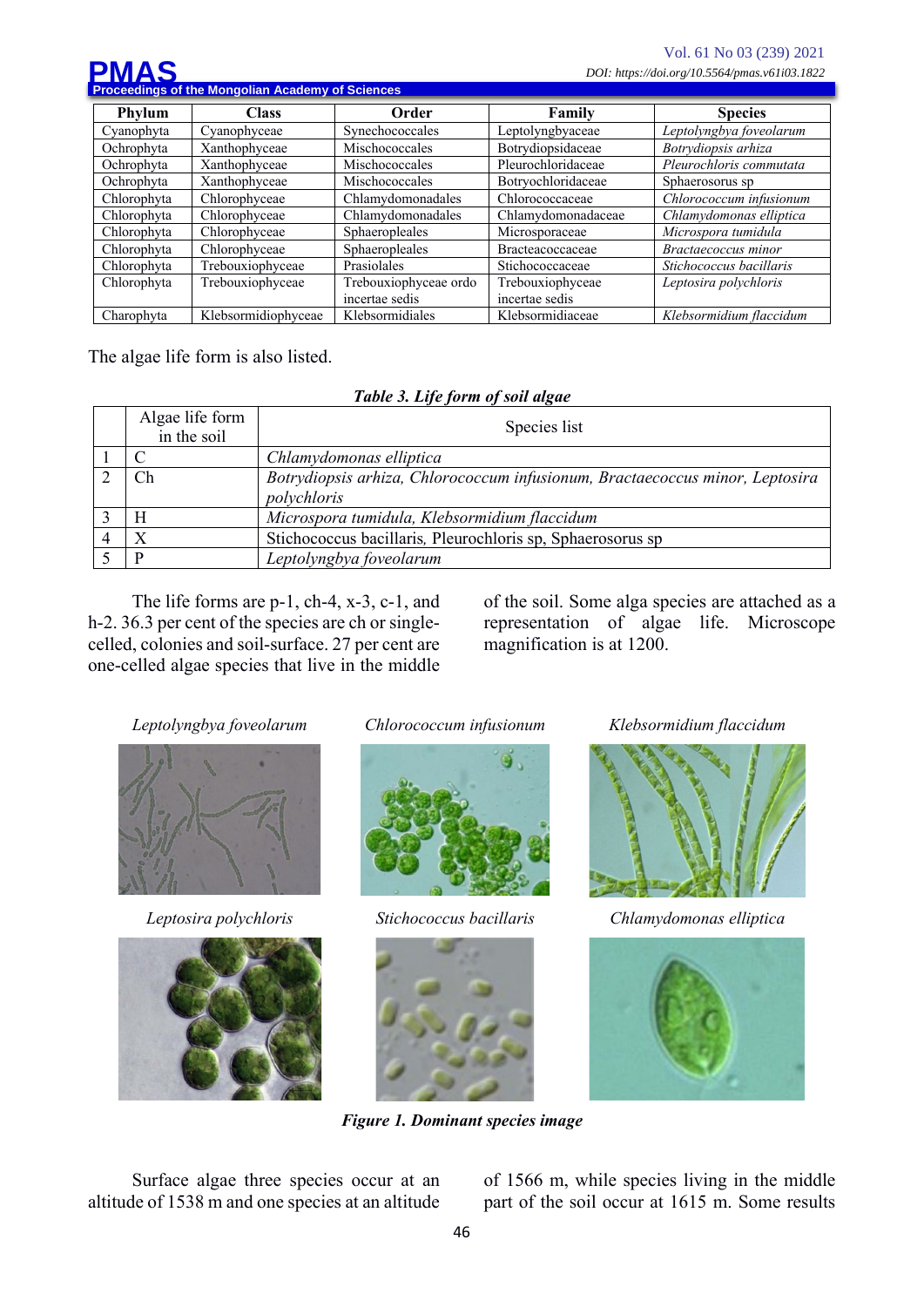# **PMAS**<br>Proceedings of the Mongolian Academy of Sciences

are illustrated in Figure 2. Green algae species are more common at low altitudes, while ochrophytes are predominant at the highest elevation of our study area. In 1566 m, some species, belonging to Cyanophyta, occurred in forb-shrub vegetation community. The C and X lifeforms demand moisture and tolerate shadow. P group is indicative of xerophyte. At 1566 m, two species of two groups have been recorded; the moisture and dryness indicators coincide. Here the vegetation cover was canopy 75. But at 1538 and 1615 meters, the canopy was 77-80. The above results indicate that the forest is drying up from the edge.



*Figure 2. Relation between elevation and species number*

Soil algae were first studied in the Gobidesert soil, and 67 species were recorded, of which 58 were blue-green and green algae [9]. Although our study differs from gobi soil algae, the proportion of the dominant species was the same. According to [3], the most abundant spruce and pine forests species are in Moscow and Novosibirsk. Eighty-five species in birch forests have been recorded in the Moscow region, 42 green algae. Fifteen species were recorded from birch forests in the Novosibirsk region and the 11 species in our results. The above results are diverse by the richness of species algae in the same birch forest depending on the soil classification. In other words, soil moisture and forest density affect species richness. This result can indicate soil health.

Green algae predominate cyanobacteria– algal cenoses of the investigated soils [10]. The result of our study shows that Chlorophyta consisted of 54.5 per cent of the total algae species. Green algae or Chlorophyta is dominant in the soil algae community from the above study. This issue is confirmed in our birch forest.

The degradation of land ecosystems and their underlying basis – the soil – has a global nature. Soil algae constitute an active autotrophic part of the microbiota to the importance of algae in the restoration of damaged soils. The soil microorganisms ensure sustainable existence of the ecosystem [11]. Soil algae are a natural soil-protecting biological factor and soil naturalization to restore damaged areas [12]. So the soil algae were cultivated in Acer plantation. The herbicide treatment negatively impacted the microalgal soil community. This study confirmed that structural stability of topsoil in temperate croplands can be improved by using indigenous soil algae, and cyanobacteria on an aggregate affected topsoil stability in cereal cropping systems [13]. It is necessary to conduct research in cropland areas in our country and use it in agriculture to protect the topsoil.

This study shows that study of soil algae should be improved in our country. On the other hand, we can use soil algae culture to decrease soil erosion.